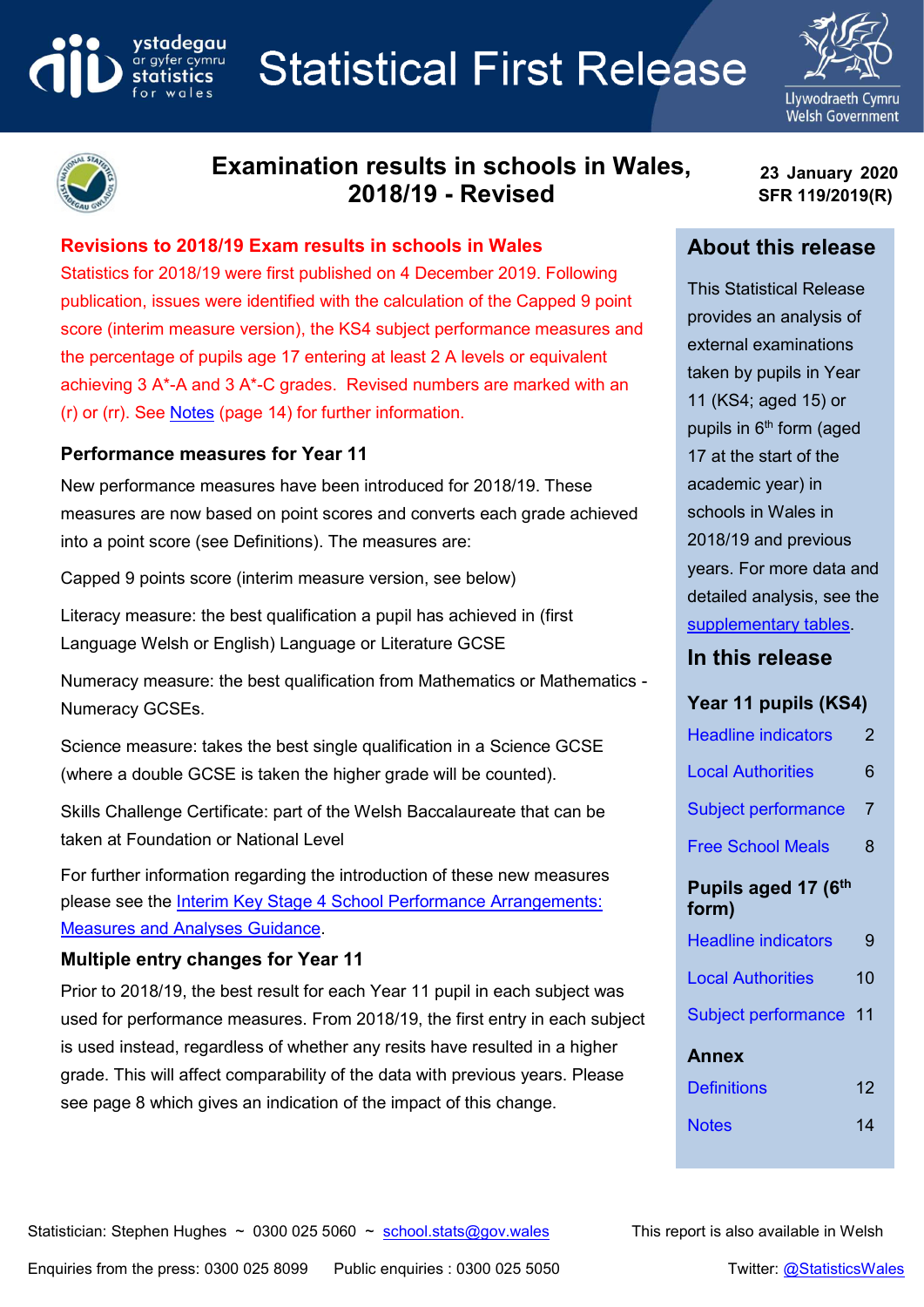#### **Capped 9 points score (interim measure version)**

The Capped 9 measure has been changed since last year by reducing the number of subject specific requirements. The measure still includes the best nine GCSEs or equivalent volume of qualifications, but now only three of the nine slots cover specific GCSE subjects, down from five in previous years. These specific subjects are English or Welsh First Language or Literature, Mathematics or Numeracy and a Science.

The Capped 9 points score is one of the Well-being of Future Generations (WFG) Headline Indicators. Due to these changes to the Capped 9 points score (interim measure version) comparisons to previous Capped 9 scores should be avoided. A breakdown of this Capped 9 score (interim measure version) and an explanation of the method used to calculate this measure is available in this [guidance document.](https://gov.wales/capped-9-points-score-interim)

The Pupils aged 17 (6<sup>th</sup> form) headline performance measures have not changed from last year.

# **1. Key results for 2018/19**

## <span id="page-1-0"></span>**Year 11 (Key Stage 4)**

- The average Literacy point score is 39.0, the average Numeracy point score is 37.2 (rr) and the average Science point score is 36.8.
- The average Skills Challenge Certificate point score is 36.4.
- The average Capped 9 points score (interim measure version) is 354.4 (rr).
- Girls outperformed boys in each of these five indicators, and pupils who are eligible for Free School Meals had a lower average score than those who were not eligible.
- 53.8 per cent of pupils achieved 5 GCSEs (or equivalent) at grade A\*-C including English/Welsh and Maths (Level 2 inclusive threshold).

## **Pupils aged 17 at the start of the school year (6 th form)**

9,148 (89.4 per cent of) pupils aged 17 entered a volume of qualifications equivalent to 2 A levels. Of those:

- 97.9 per cent achieved 2 A\*-E grades at A level (Level 3 threshold).
- 58.4 per cent achieved 3 A\*-C grades at A level.
- 13.2 (r) per cent achieved 3 A\*-A grades at A level.

# **2. Year 11 pupils (Key Stage 4)**

#### **Comparisons with previous years**

New performance measures have been introduced for 2018/19. Some of these indicators are provided from 2016/17 onwards, but comparisons between these indicators and similar indicators from previous publications should not be made.

Changes have been made to performance measures and qualifications across the last few years, which can have a further impact on comparability. The average Capped 9 points score (interim

(rr) Figures have been revised (22/01/20)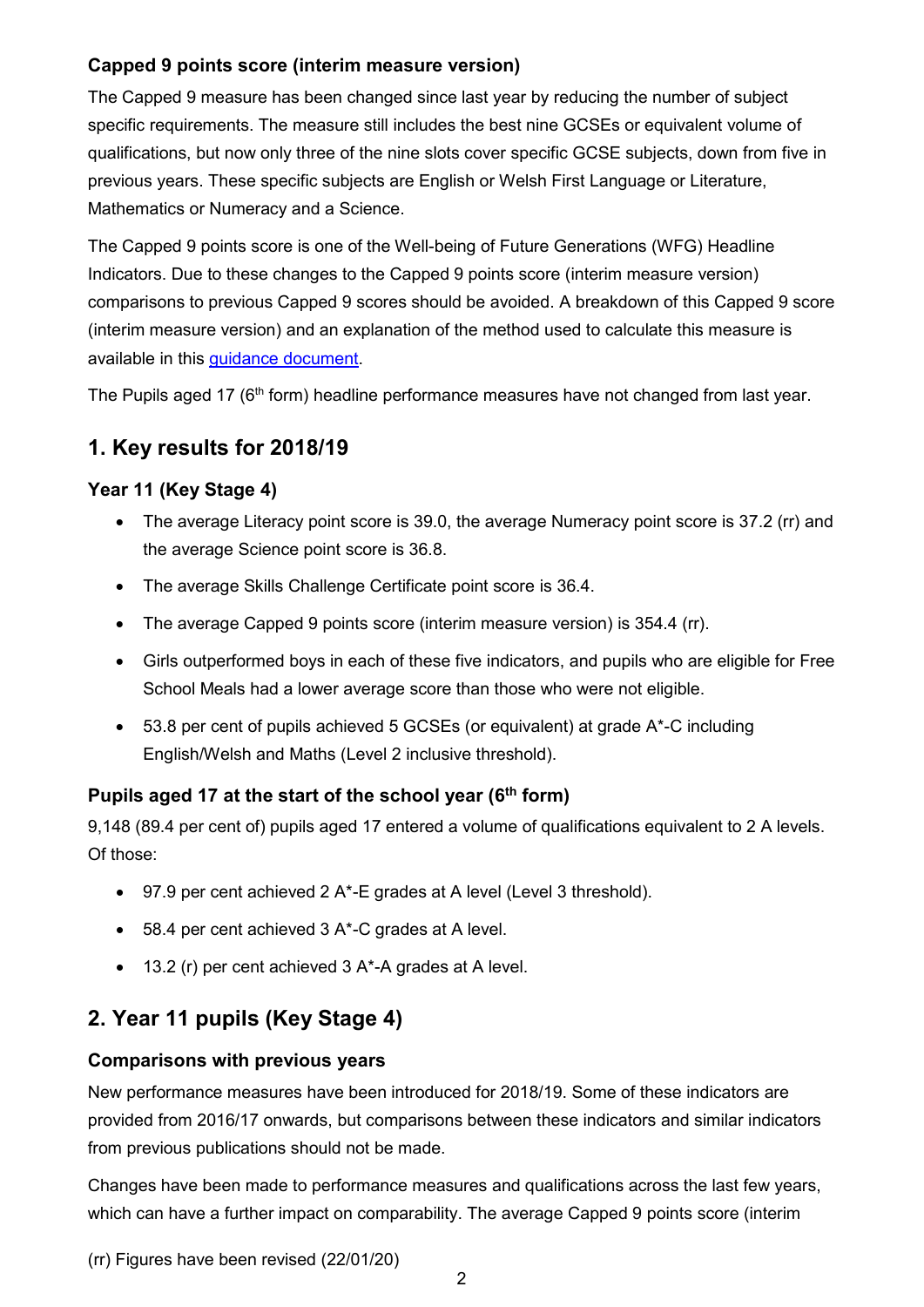measure version) is defined differently to the capped 9 points score from previous years and is not comparable. A new Skills Challenge Certificate (SCC) was introduced in 2016/17, so comparisons for the SCC measure should only be made this far back. Similarly, from 2017/18 only GCSE Science qualifications count towards the measures and comparisons for earlier years should be avoided. The Literacy and Numeracy measures can be compared over a longer time period.

From 2018/19, only the results of the first awarding of a complete qualification (including vocational qualifications) will count towards performance measures. This change encourages schools to enter learners when schools are confident they are ready to gain their best possible result. It does not prevent a learner resitting should a school or learner wish to attempt to improve their results, but the resit result would not count towards KS4 performance measures, even if the outcome is higher.

|                                     | <b>Points score</b> | <b>Points score</b> | <b>Difference</b> |
|-------------------------------------|---------------------|---------------------|-------------------|
| <b>Measure</b>                      | with first entry    | with best entry     | (points score)    |
| Literacy                            | 39.0                | 39.1(r)             | $-0.1$ (rr)       |
| Numeracy                            | $37.2$ (rr)         | $37.5$ (rr)         | $-0.3$            |
| Science                             | 36.8                | 36.8                | 0.0               |
| <b>Skills Challenge Certificate</b> | 36.4                | 36.4                | 0.0               |

The table below shows the effect of this change on this year's results.

It is not possible to quantify the impact of the changes in policy on pupil and school choices around curriculum options and entry. Therefore, comparisons with previous years should be avoided.

#### **Capped 9 points score (interim measure version)**

The original Capped 9 point score was introduced in 2016/17 and focuses on Year 11 pupils' best nine results from the qualifications available in Wales, including subject specific requirements. The Capped 9 score (interim measure version) introduced in 2018/19 must include GSCEs in English



or Welsh First Language or Literature, Mathematics or Numeracy, and Science.

As a guide, an A\* grade at GCSE is worth 58 points, an A grade is worth 52 points, a C grade is worth 40 points and so on. The average Capped 9 points score (interim measure version) this year is just below the equivalent of 9 C grades (360 points). See Definitions for a full breakdown of points by grade.

#### **Skills challenge certificate measure**

The Skills Challenge Certificate (SCC) is a key part of Welsh Baccalaureate, available to learners at Foundation Level 1 or National Level 2. National Level 2 is graded A-C and is converted into the same point scores as the subject measures, with an A as 52 and C as 40. The Foundation Level 1 is graded as Pass\* and Pass, converted into a point score of 31 and 22. This means caution should be taken when comparing this measure to the three subject performance measures.

**Skills Challenge** 

Certificate Point Score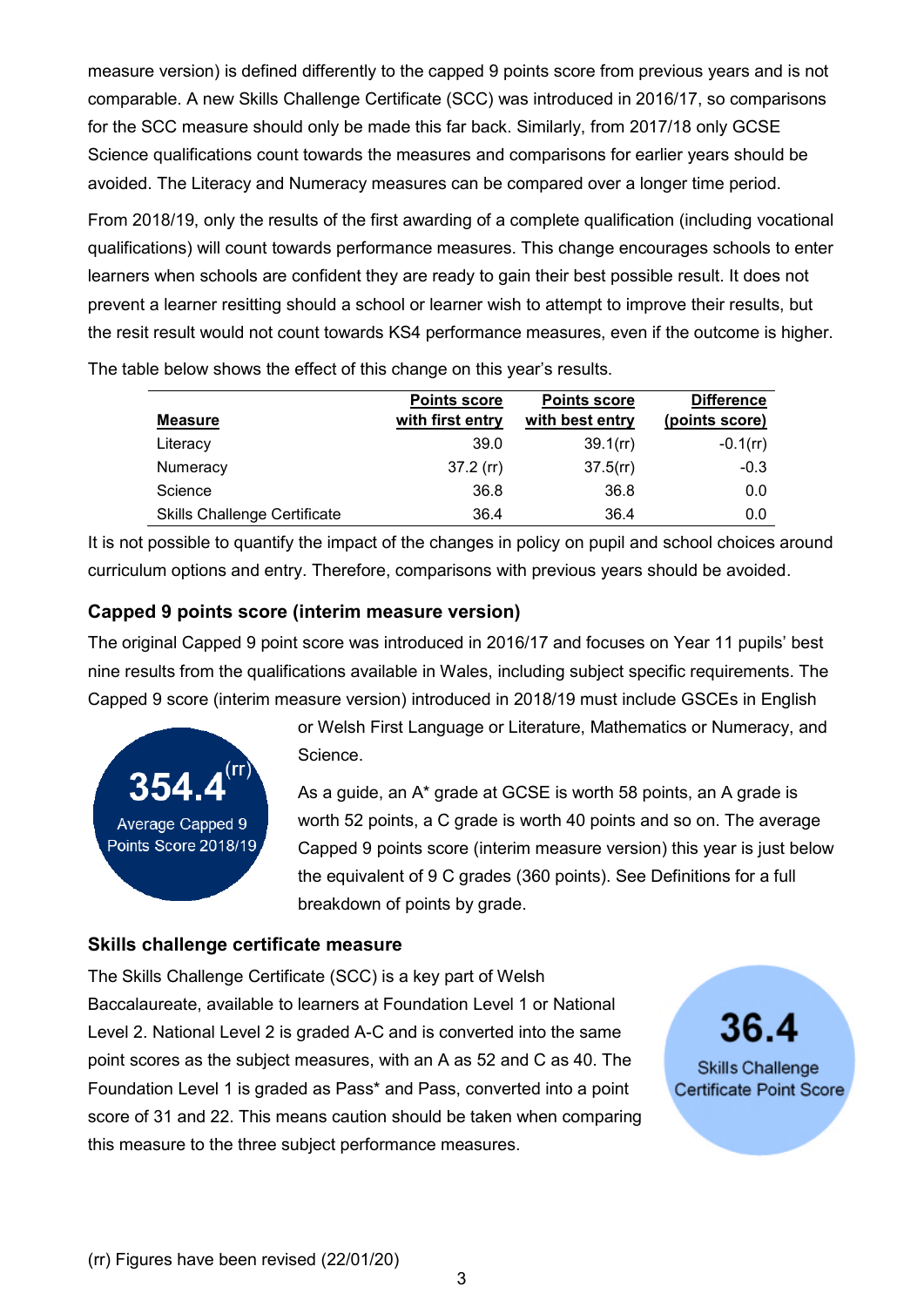#### **Subject performance measures (average point scores)**



Pupils achieved a higher point score in Literacy and Numeracy than they did in Science.

The headline measures show the average score of all included pupils across Wales. For the Literacy, Numeracy and Science measures, the highest average points score possible is 58 points should every pupil achieve an A\* grade. The lowest average points score is 16 points should every pupil achieve a G grade. Each of the three measures would be roughly equivalent to just

Girls out performed boys in all 3 indicators, on average scoring 3.2 points higher than boys

The largest was Literacy with a 5.5 point difference and the smallest was Numeracy with a 1.4 point difference



below a C grade (40 points). Note that these figures are average scores of all pupils across Wales, and some pupils will be performing above this level and some will be performing below this level. This does not mean most pupils achieved a D grade in the relevant subject.





The dotted lines indicate a change from the best entry being counted to the first entry being counted. Data before and after this point should not be compared.

In 2018/19 pupils in Year 11 performed best in the Literacy Point Score, achieving 39.0 on average. The subject score pupils scored the worst in the Science Point Score at 36.8 points.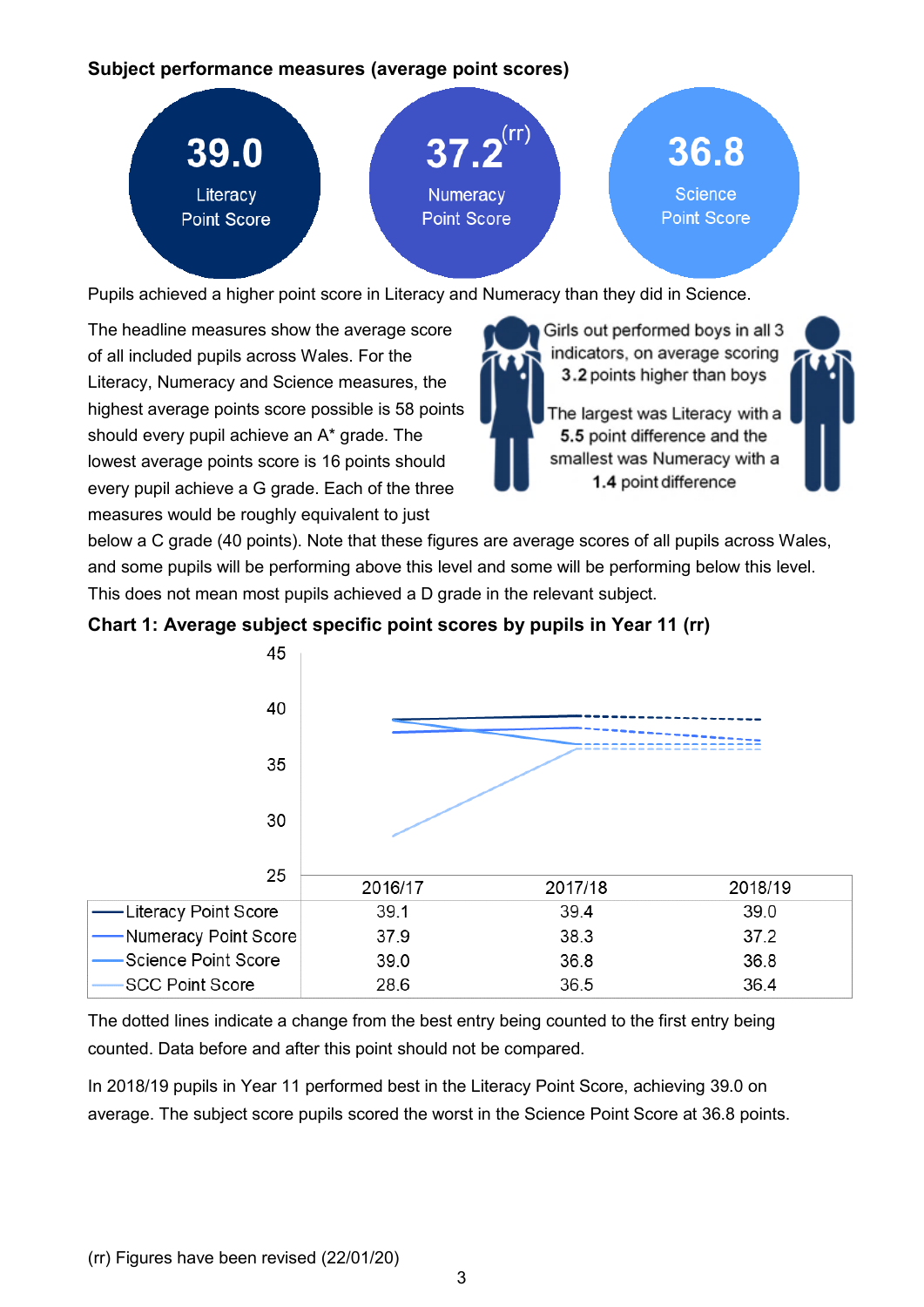## **Other indicators**

Making comparisons to performance prior to 2016/17 is difficult due to significant changes in how the indicators are calculated. See the definitions (page 7) for more information



**Chart 2: Percentage of Year 11 pupils achieving different thresholds**

The dotted lines indicate a change in definition. Data before and after these points should not be compared.

55.4

 $\ddot{\phantom{a}}$ 

57.9

60.3

 $\ddotsc$ 



 $51.1$ 

 $\ddot{\phantom{a}}$ 

52.7

 $\ddot{\phantom{a}}$ 

Level 2 inclusive

5 A\*-A GCSEs

The percentage of pupils achieving the level 2 inclusive threshold (5 GCSEs at grade A\*-C including Maths & English/Welsh, see Notes for further details) was 53.8 per cent. Girls continued to perform better than boys at KS4; the Level 2 inclusive gender gap was 10.1 percentage points, which widened from 9.5 percentage points in 2017/18.

55.7

16.8

56.5

18.0

53.8

18.0

## **Welsh language**

**Chart 3: Percentage of Year 11 pupils entering into GCSE Welsh First Language or Literature**



The percentage of Year 11 pupils entering into Welsh First Language increased from 15.3 per cent in 2012/13 to 17.3 per cent in 2017/18, and decreased slightly to 17.2 per cent in 2018/19. Welsh Literature entries have increased year on year since 2013/14, rising to 11.7 per cent in 2018/19.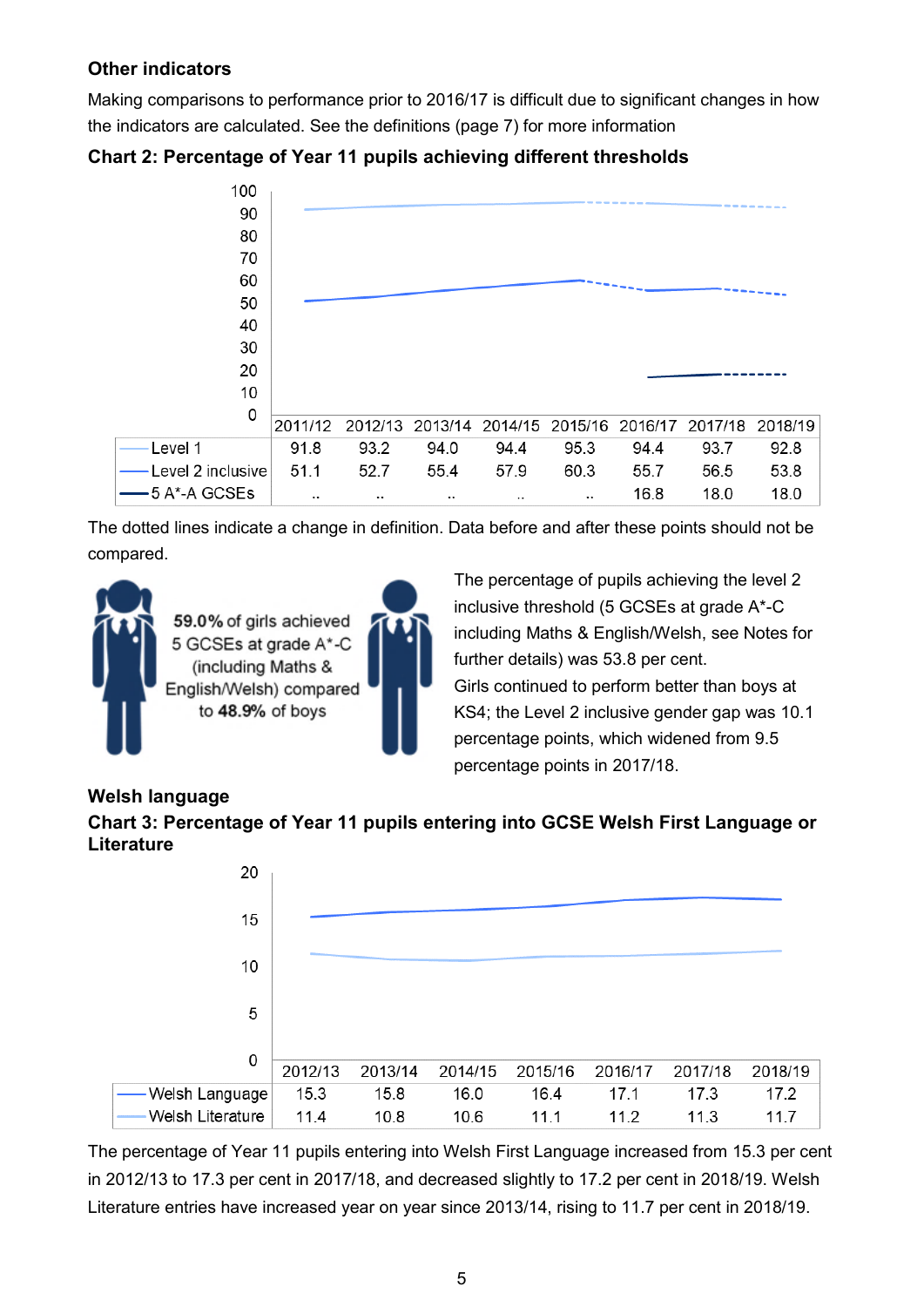#### <span id="page-5-0"></span>**Local authorities Chart 4: Average Capped 9 points score (interim measure version) by region and Local Authority, 2018/19 (r) (rr)**



In 2018/19, Central South Wales was the region with the highest average Capped 9 points score (interim measure version) with 362.3(r) points, whilst South East Wales was the lowest with 345.2(r) points.

The Local Authority achieving the highest average Capped 9 points score (interim measure version) was Ceredigion at 382.5(r). The lowest scoring Local Authority was Merthyr Tydfil with 313.4 points.

(r) Figures have been revised (19/12/19)

<sup>(</sup>r) Figures have been revised (17/12/20)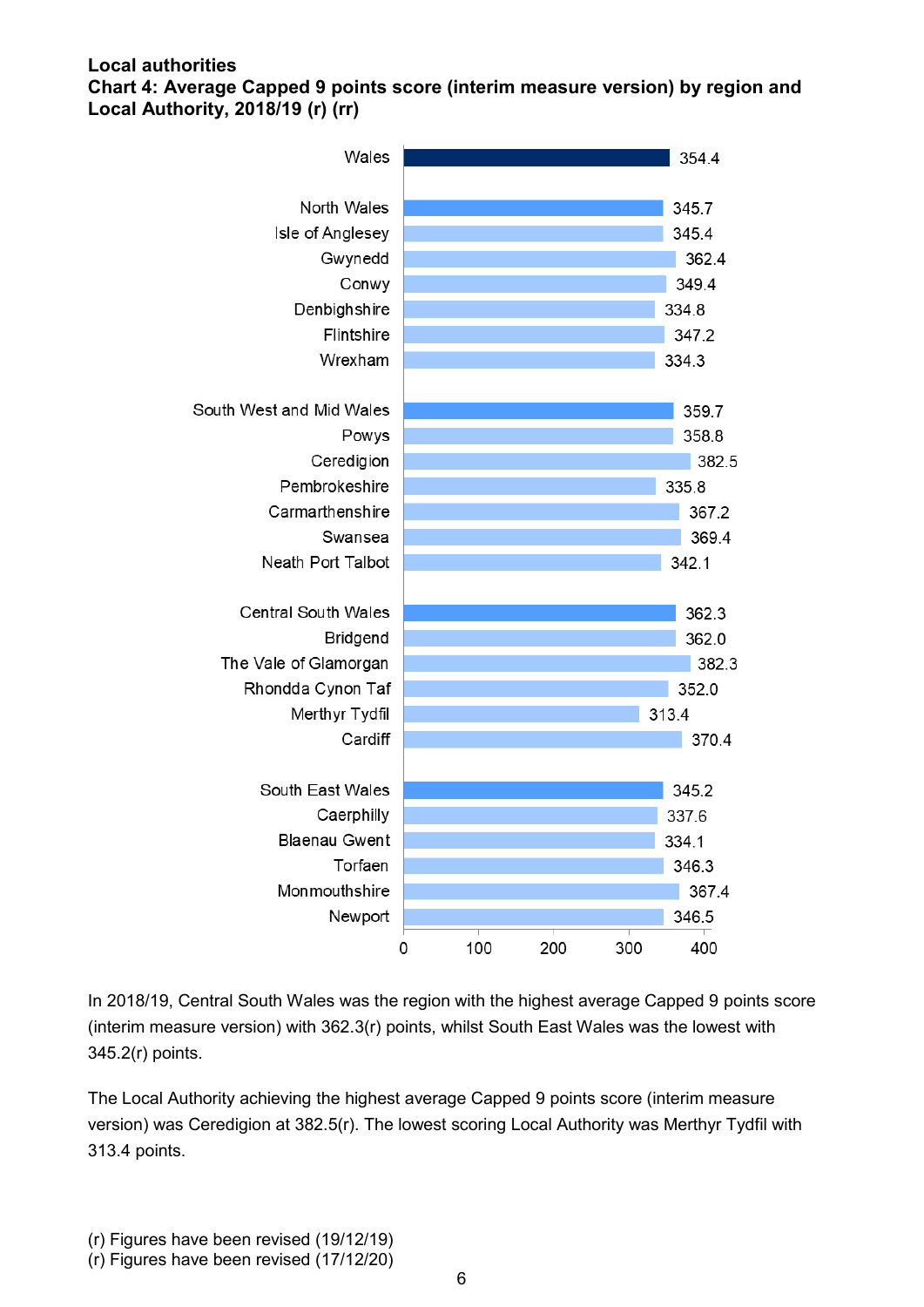#### <span id="page-6-0"></span>**Chart 5: Top GCSE subject entries and corresponding percentage of A\*-C grades, 2018/19**

| Science (Double Award)     | 58.3%          |        |  |        |        | 39,744 |  |
|----------------------------|----------------|--------|--|--------|--------|--------|--|
| Mathematics                | 57.9%          |        |  |        |        | 30,492 |  |
| English Language           |                | 58.9%  |  |        |        | 30,198 |  |
| Mathematics - Numeracy     |                | 55.0%  |  |        |        | 30,040 |  |
| English Literature         |                | 74.7%  |  |        | 24,464 |        |  |
| Welsh Second Language      | 63.8%          |        |  | 20,270 |        |        |  |
| Religious Studies          | 63.5%          | 10,198 |  |        |        |        |  |
| History                    | 69.4%          | 9,397  |  |        |        |        |  |
| Art and Design             | 75.7%          | 8,506  |  |        |        |        |  |
| <b>ICT</b>                 | 66.4%<br>7,458 |        |  |        |        |        |  |
| Geography                  | 72.4%<br>7,161 |        |  |        |        |        |  |
| <b>Biological Sciences</b> | 89.8%<br>7,060 |        |  |        |        |        |  |
| Chemistry                  | 7,011<br>90.6% |        |  |        |        |        |  |
| Physics                    | 91.0%<br>6,796 |        |  |        |        |        |  |
| Physical Education         | 74.5%<br>6,577 |        |  |        |        |        |  |
| Welsh Language             | 73.6%<br>5,385 |        |  |        |        |        |  |
|                            |                |        |  |        |        |        |  |

0 5,000 10,000 15,000 20,000 25,000 30,000 35,000 40,000 45,000 **Number of Entries** 

There were a total of 282,119 GCSE entries in 2018/19, 65.1% of which were graded at  $A^*$ -C

The greatest numbers of GCSE entries are in Mathematics, English and Science subjects (note that double awards are counted as two individual GCSE entries).

The most popular GCSEs after these are Welsh Second Language and Religious Studies with 20,270 and 10,198 entries respectively.

In 2018/19, between 89.8 and 91.0 per cent of GCSEs in Chemistry, Physics and Biological Sciences were graded at A\*-C.

Full data on all individual subjects are available in the [supplementary tables.](https://gov.wales/examination-results-september-2018-august-2019)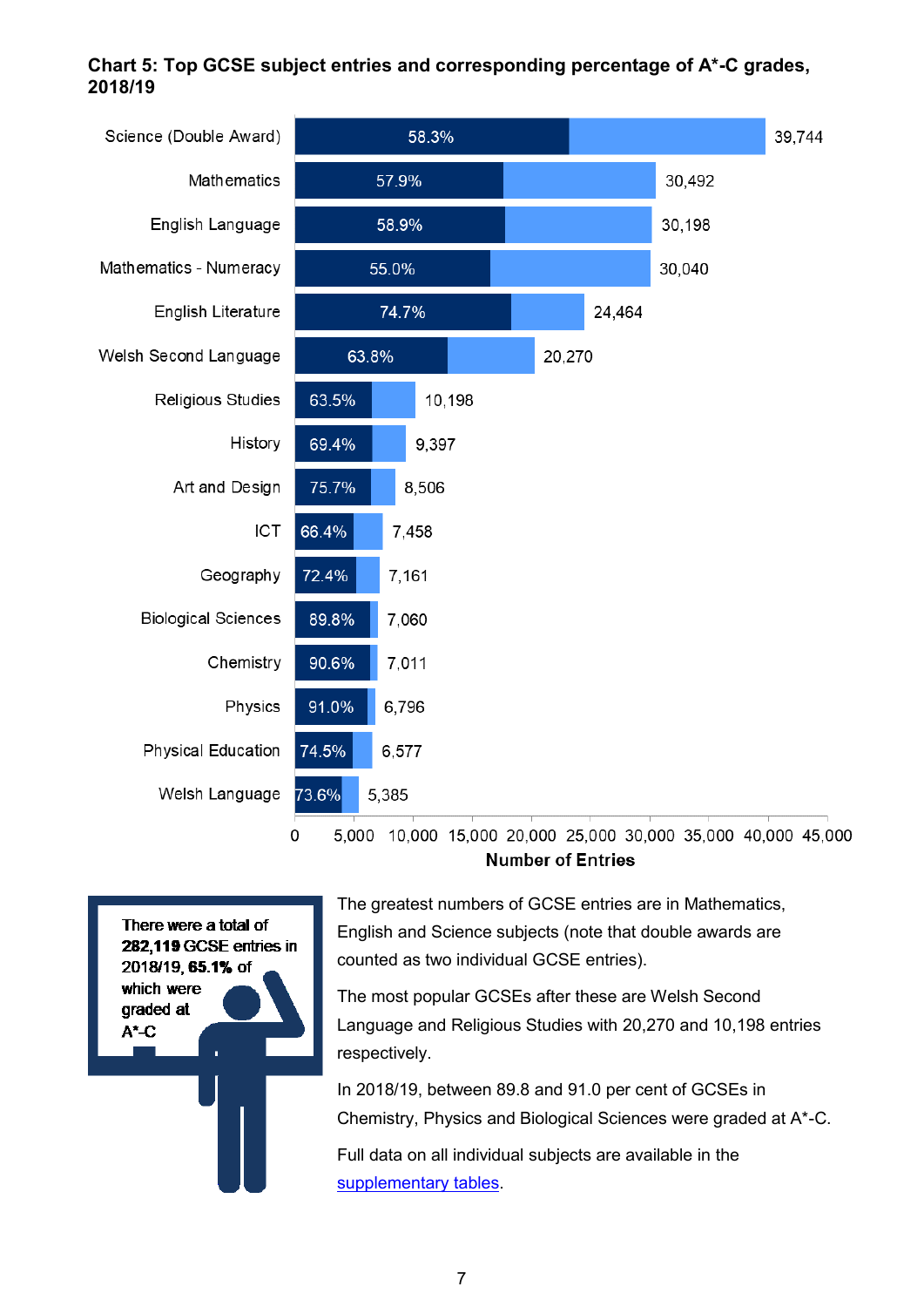#### <span id="page-7-0"></span>**Free School Meals (FSM)**

Pupils are [eligible for free school meals](https://gov.wales/free-school-meals-frequently-asked-questions) if their families are in receipt of certain benefits/support payments or are on universal credit. Chart 5 illustrates the magnitude of the gap between those eligible for FSM and those who are not.

#### **Chart 6a: Subject specific average point scores by FSM status, 2018/19 eligible for FSM and not eligible for FSM (rr)**



**eligible for FSM and not eligible for FSM (rr)**



please see the [supplementary tables.](https://gov.wales/examination-results-september-2018-august-2019)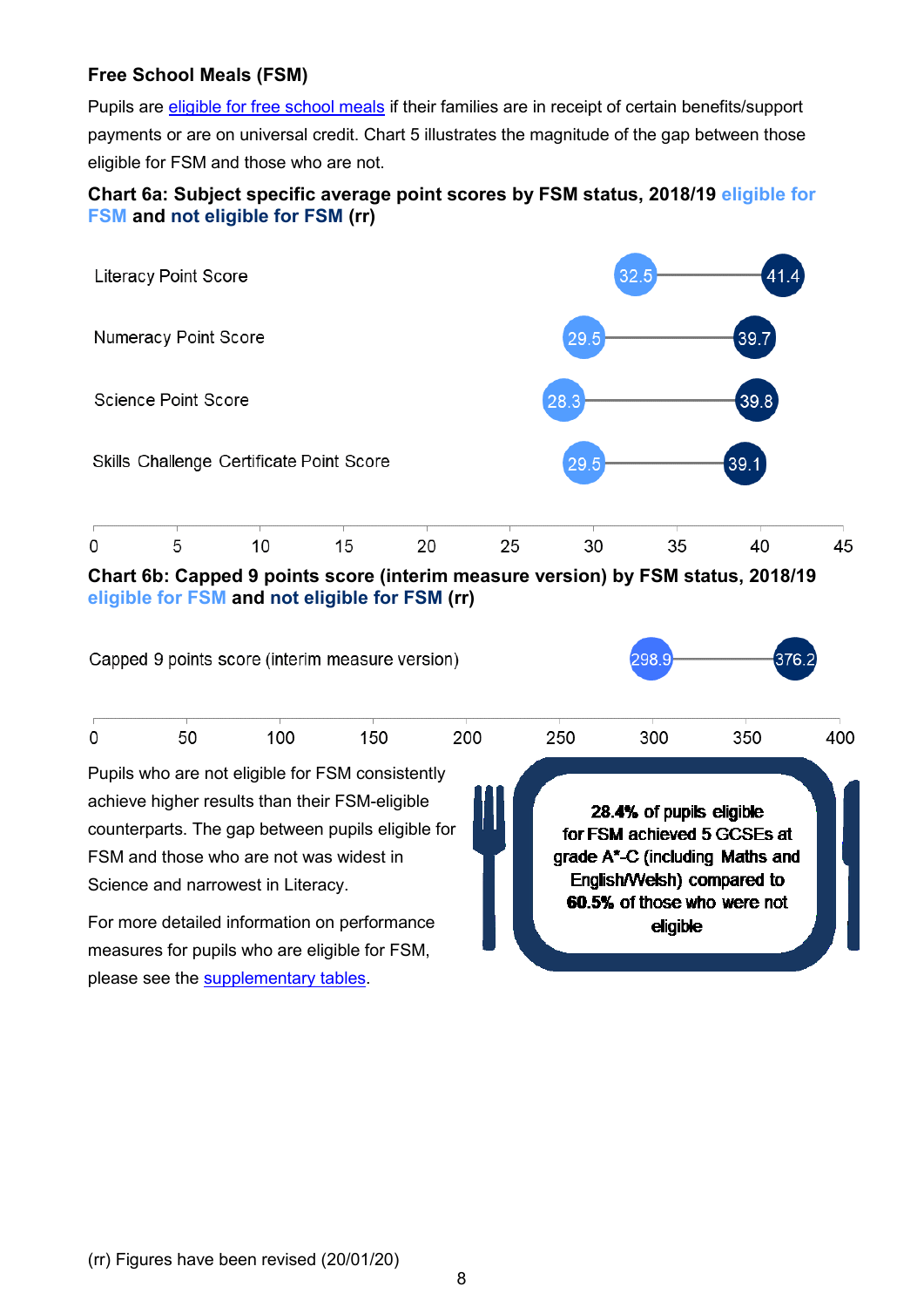# <span id="page-8-0"></span>**3. Pupils aged 17 at the start of the school year in schools (6 th form)**

**Headline indicators**

**Chart 7: Percentage of pupils aged 17 achieving the Level 3 threshold**



Of the pupils that took two or more A Levels, the percentage achieving 2 A\*-E grades (Level 3 threshold, see Notes for further details) in 2017/18 has increased by 0.4 percentage points from last year.

Chart 8: Percentage of pupils aged 17 achieving different A Level grade thresholds **(r)**



64.1% of girls achieved 3 A levels at grade A\*-C compared to 51.1%(r) of boys 14.5% (r) of girls achieved

3 A levels at grade A\*-A compared to 11.7% (r) of boys The percentage of pupils in school achieving 3 A\*-C grades in A level (or equivalent) has increased by 0.4% from 2017/18. The percentage of pupils achieving 3 A\*-A grades has decreased by 0.2% (r) from 2017/18.

Girls out-performed boys at  $6<sup>th</sup>$  form; however this

gap is smaller for high achievers (those achieving 3 A\*-A grades).

The figures do not include learners pursuing A Levels or equivalent qualifications at Further Education Institutions.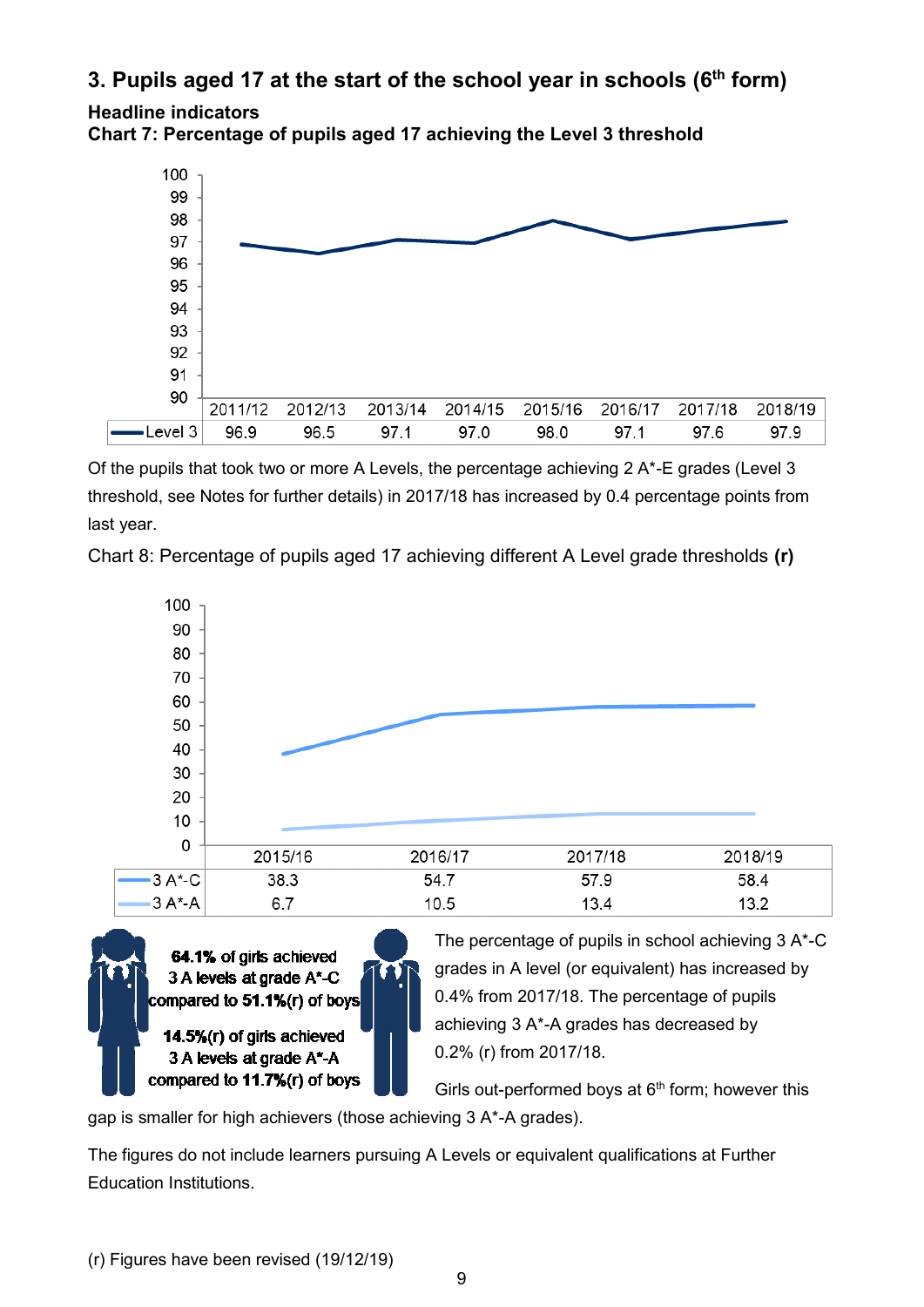#### <span id="page-9-0"></span>**Local authorities**

**Chart 9: Percentage of pupils entering a volume equivalent to 2 or more A levels achieving 3 A\*- C grades in A level (or equivalent) by region and Local Authority, 2018/19 (r)**



In 2018/19, North Wales was the region with the highest percentage of pupils aged 17 entering a volume equvalent to 2 A levels achieving 3 A\*-C grades, with 60.0 per cent. South East Wales on the other hand had the lowest percentage, with 53.6 per cent.

Wrexham and Cardiff were the Local Authority with the highest percentage of pupils aged 17 entering a volume equvalent to 2 A levels achieving 3 A\*-C grades, with 66.7 per cent. Torfaen had the lowest percentage, with 37.4 per cent. Note there are no  $6<sup>th</sup>$  forms in schools in Blaenau Gwent or Merthyr Tydfil.

For the highest achievers (those achieving 3 A\*-A grades), Cardiff had the largest percentage with 19.7(r) per cent of pupils, while Conwy had the smallest, with 7.3 per cent.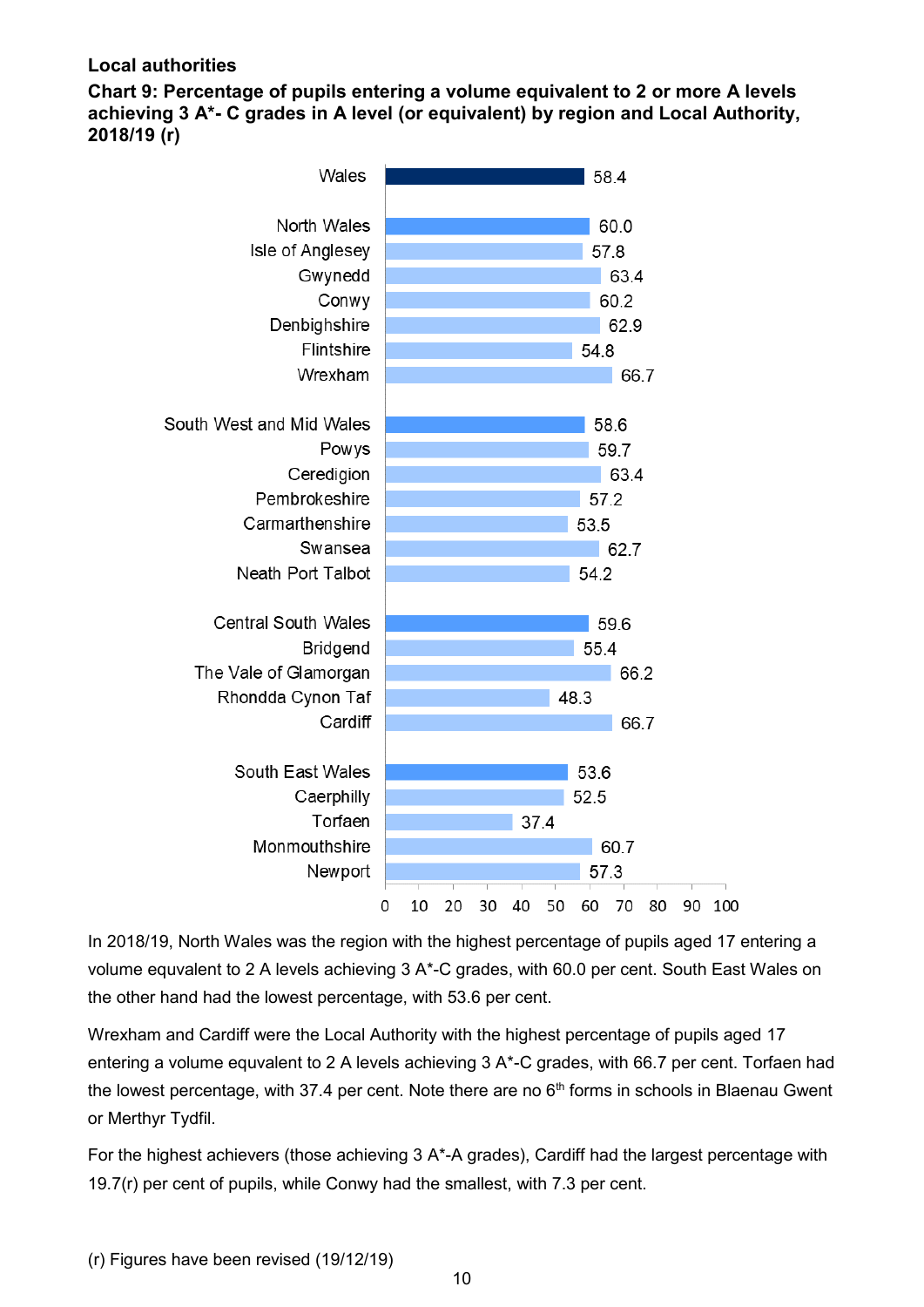#### <span id="page-10-0"></span>**Subject performance**

#### **Chart 10: Top A level subject entries and corresponding percentage of A\*-C grades, 2018/19**



**Communication Studies** Craft, Design & Technology Health & Social Care

There were a total of 19.587 A level entries in 2018/19, 76.7% of which were graded at  $A^*$ -C

The most popular A level in Wales was Mathematics, with 2,111 entries in 2018/19. Mathematics also saw one of the highest rates of A\*-C grade achievement of any A level subject, with 80.5 per cent of pupils achieving these grades.

History and German were two of the highest A\*-C graded subjects in 2017/18 with 91.1 per cent and 89.8 per cent of entries being awarded one of these grades respectively. On the other hand, ICT had the lowest proportion of A\*-C grades, with 55.1 per cent.

Full data on all individual subjects and their corresponding grade distributions are available in the [supplementary tables.](https://gov.wales/examination-results-september-2018-august-2019)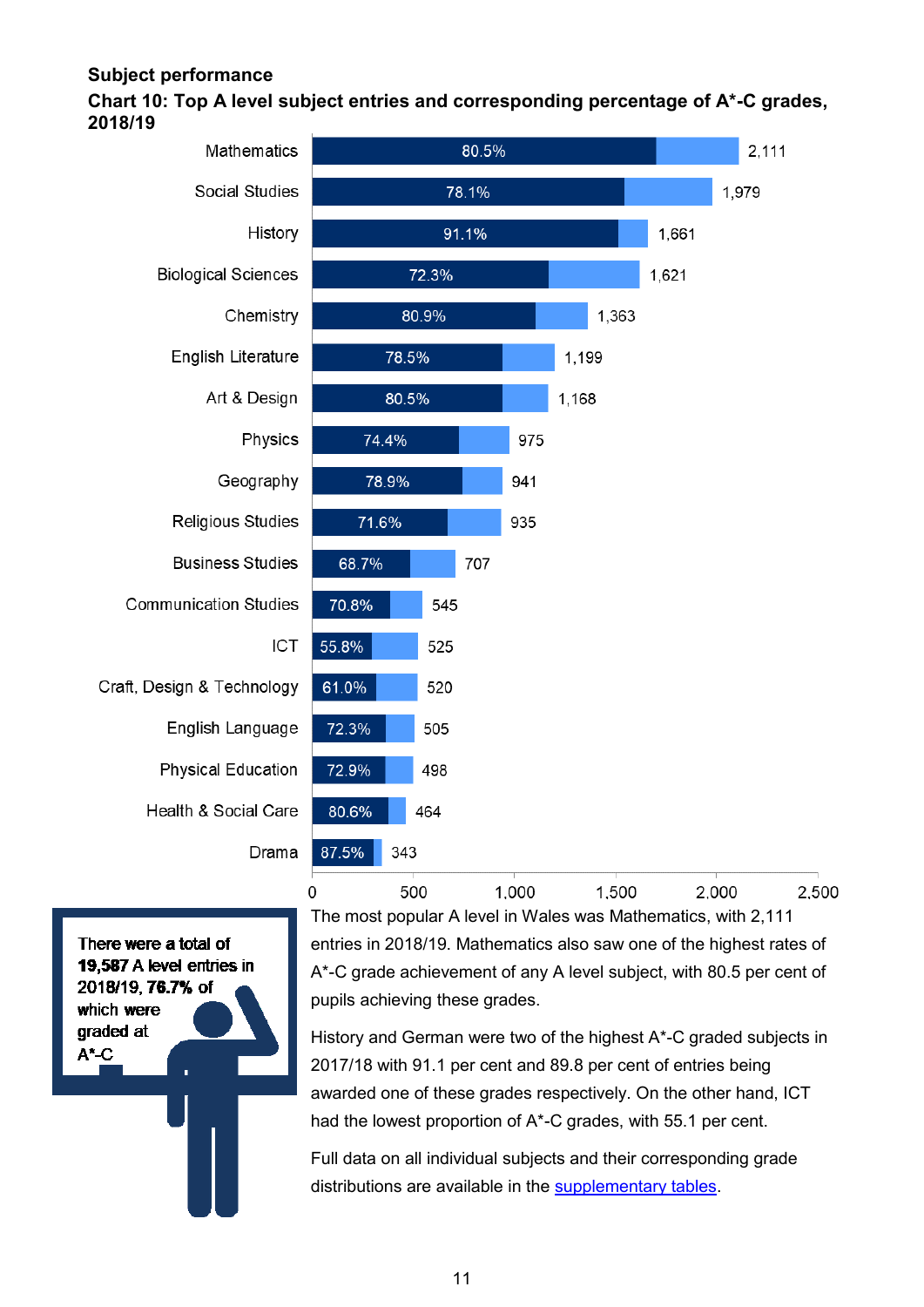# <span id="page-11-0"></span>**4. Definitions**

#### **Average**

Throughout this document any reference to the average refers to the mean.

#### **Multiple entry changes**

From 2018/19, where a pupil is entered into a qualification more than once, only the result of the first entry (chronologically) will be counted in our KS4 performance indicators. This is irrespective of whether a later entry results in a higher grade. Prior to 2018/19, the best result for each pupil in each subject was used for performance measures.

This change does not apply to  $6<sup>th</sup>$  form.

## **Year 11 pupils (Key Stage 4)**

#### **The capped 9 score (interim measure version)**

This point score focuses on Year 11 pupils' best nine results from the qualifications available in Wales, including subject specific requirements. For 2018/19 this includes one of English or Welsh (Language or Literature), Mathematics or Mathematics Numeracy and one Science GCSE. [A](https://gov.wales/capped-9-points-score-interim)  [breakdown of this Capped 9 score and an explanation of the method used to calculate this](https://gov.wales/capped-9-points-score-interim)  [measure is available.](https://gov.wales/capped-9-points-score-interim)

#### **Point score to grade equivalent**

The following table presents the point score for an achieved grade of a volume 1 GCSE, used to calculate the Subject Specific Point Scores and the Capped 9 point score.

| Grade | <b>Point Score</b> | Grade | <b>Point Score</b> |
|-------|--------------------|-------|--------------------|
| A*    | 58                 |       | 34                 |
| А     | 52                 | E     | 28                 |
| В     | 46                 | F     | 22                 |
| C     | 40                 | G     | 16                 |

#### **Literacy measure**

The best single GCSE grade from English Language, English Literature, Welsh First Language and Welsh Literature.

#### **Numeracy measure**

The best single GCSE grade from Mathematics and Mathematics – Numeracy.

#### **Science measure**

The best single GCSE grade from Biology, Chemistry, Physics, Applied Science (Single Award), Applied Science (Double Award) and Science (Double Award). Where a double award is made, each pupil is awarded two GCSE grades. For this measure we will take the best single grade of the two.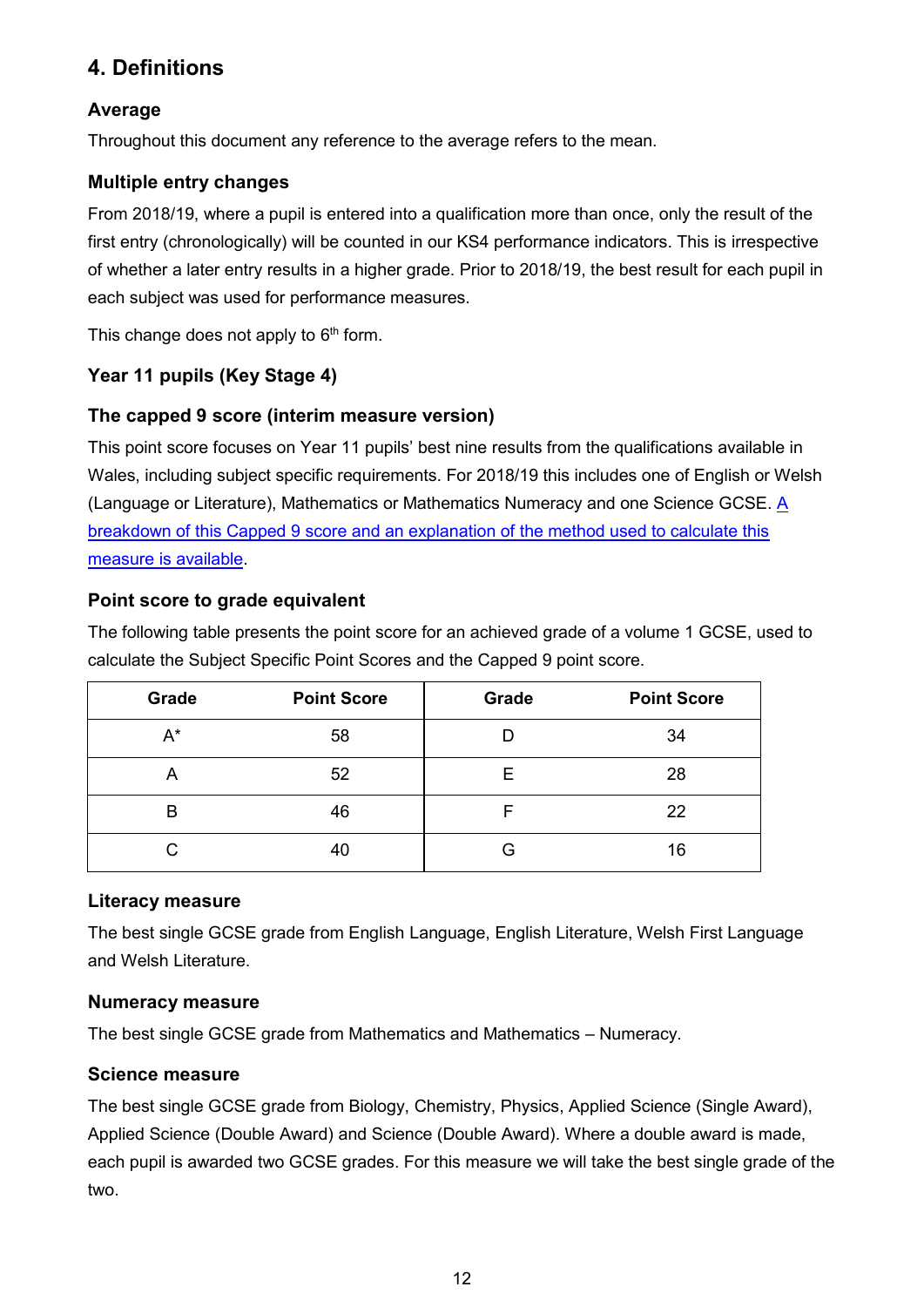## **Level 1**

5 GCSEs (or equivalent) at grade A\*-G.

## **Level 2 inclusive**

5 GCSEs (or equivalent) at grade A\*-C including at least one of English Language, English Literature, Welsh First Language or Welsh Literature, and Mathematics or Numeracy. The literature qualifications have been retroactively added to the measure for 2016/17 and 2017/18.

# **5 A\*-A**

5 GCSEs (or equivalent) at grade A\*-A.

## **Pupils aged 17 (6 th form)**

## **Level 3**

2 A levels (or equivalent) at grade A\*-E as a percentage of those entering 2 or more A levels.

## **3 A\*-C**

3 A\*-C grades at A level (or equivalent) having entered at least 2 A levels (or equivalent).

# **3 A\*-A**

3 A\*-A grades at A level (or equivalent) having entered at least 2 A levels (or equivalent).

## **Changes and comparisons**

The introduction of the Key Stage 4 performance measures mark a move away from threshold based measures. The information provided by Welsh Government to schools and local authorities for self-evaluation will no longer include analyses on the percentage of learners achieving: individual subjects, including the Welsh Baccalaureate at Foundation or National, or threshold performance measures (namely the Core Subject Indicator or Level 2 threshold). The exceptions to this are the Level 2 inclusive and Level 1 threshold measures, as the requirement for schools to set targets for Key Stage 4 learners against these measures has remained in legislation for the 2018/19 academic year. In order to assist schools with monitoring progress against such targets, Level 2 inclusive and Level 1 attainment data are still being provided, in addition to the new measures data. Welsh Government does not expect schools to be placed under disproportionate scrutiny on the basis of a small number of performance measures, in isolation. Local authorities and regional consortia are encouraged to use a wide range of information, including performance measures, other data and contextual information, in order to support schools.

From 2017/18, following recommendations from independent reviews, vocational Science qualifications no longer count towards the core Science element of performance measures. This applies to the capped 9 points score (interim measure version) and the science measure.

From 2016/17, there is a 40% cap on the contribution vocational qualifications can make towards the L1 and L2 inclusive measures. This cap does not apply to any of the new 5 performance measures. This, in addition to the removal of literature qualifications from the English and Welsh First Language indicators, mean that comparisons between 2016/17 or later should not be made to figures from 2015/16 or earlier.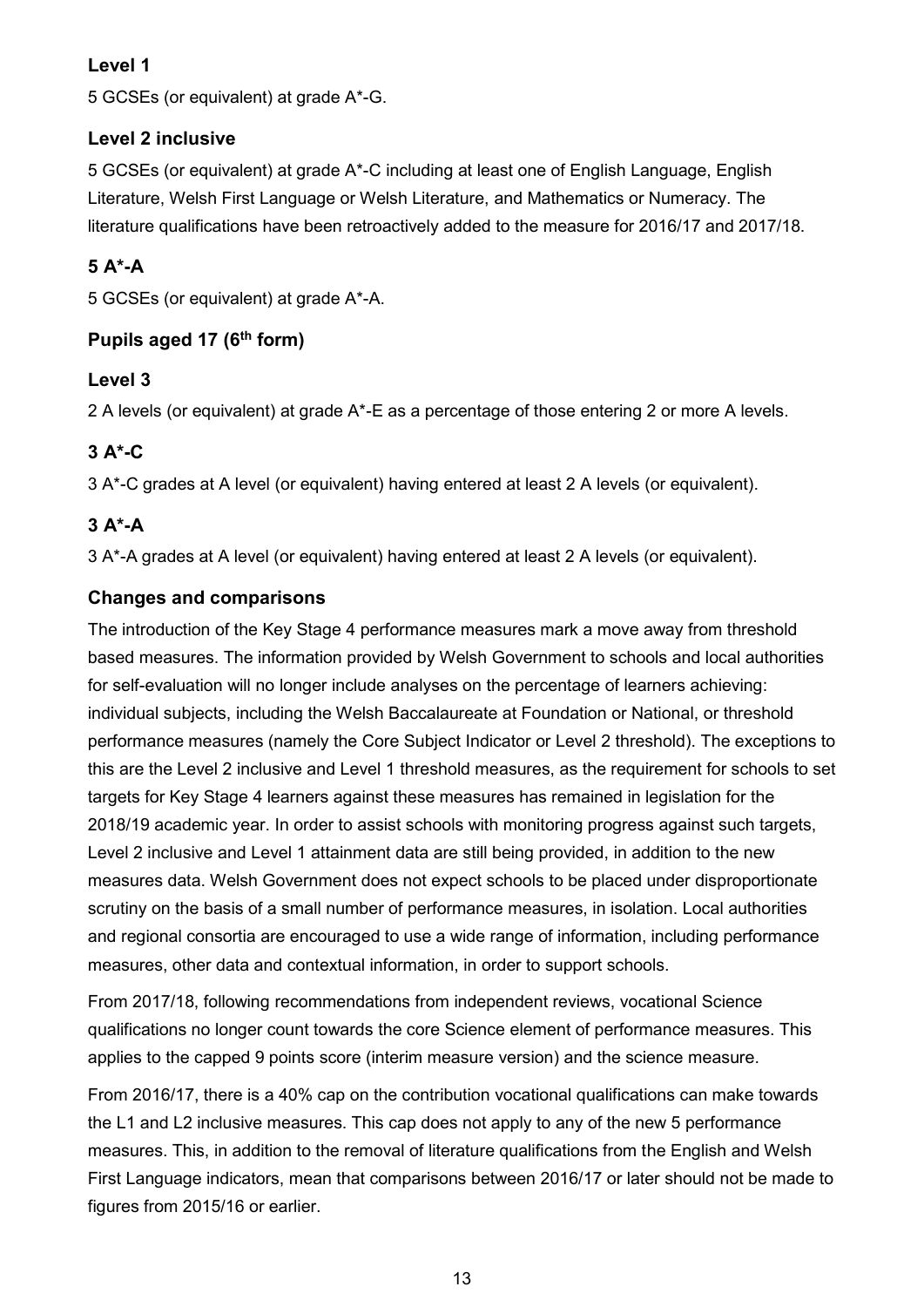From 2015/16, the Key Stage 4 cohort is based on pupils in Year 11. Up to 2014/15, the cohort was based on pupils aged 15 at the start of the academic year. There is also a maximum of two GCSE equivalence value applied to any individual non-GCSE qualification. This applies to all performance measures in this release.

# <span id="page-13-0"></span>**5. Notes**

# **Revisions to key performance measures**

Following the results published on 4<sup>th</sup> December 2019 it was found that the calculation of these measures was incorrect. The Capped 9 point score had an issue where double awards were incorrectly prioritised. The 3 A\*-A and A\*-C measures had an issue where a qualification with an unusual grading structure was incorrectly accredited as a C or A grade. Any figures that changed as a consequence of this change are identifiable by an (r).

It was later found that the Capped 9 point score (interim measure version, Literacy point score, Numeracy point score and the Science point score had not been calculated properly. This is due to pupils identified as New to the English/Welsh Based Education System (NEWBES) not being included in the numerator of these calculations. As these pupils are excluded from Local Authority level data, this only has an impact on Wales level data. Any figures that changed as a consequence of this change are identifiable by an (rr).

Full details of the changes in this latest revision can be found in the tables below, however it should be noted that there are further changes that did not have an impact on the figures in this publication. Full details of all revisions can be found in the [supplementary tables.](https://gov.wales/examination-results-september-2018-august-2019)

|               | KS4 Capped 9 points score<br>(interim measure version) |         |                   |
|---------------|--------------------------------------------------------|---------|-------------------|
|               | Published                                              | Revised | <b>Difference</b> |
| Wales         | 353.9                                                  | 354.4   | 0.5               |
| Wales eFSM    | 298.3                                                  | 298.9   | 0.6               |
| Wales non FSM | 375.7                                                  | 376.2   | 0.5               |

#### **Changes in Revision 22/01/20**

|                    | KS4 Science point score |      |                      |
|--------------------|-------------------------|------|----------------------|
|                    | Published               |      | Revised   Difference |
| Wales eligible FSM | 28.2                    | 28.3 | (1.1)                |

|                        | KS4 Numeracy point score |         |                   |
|------------------------|--------------------------|---------|-------------------|
|                        | Published                | Revised | <b>Difference</b> |
| Wales                  | 37.1                     | 37.2    | 0.1               |
| Wales eligible FSM     | 29.4                     | 29.5    | 0.1               |
| Wales not eligible FSM | 39.6                     | 39.7    | ი 1               |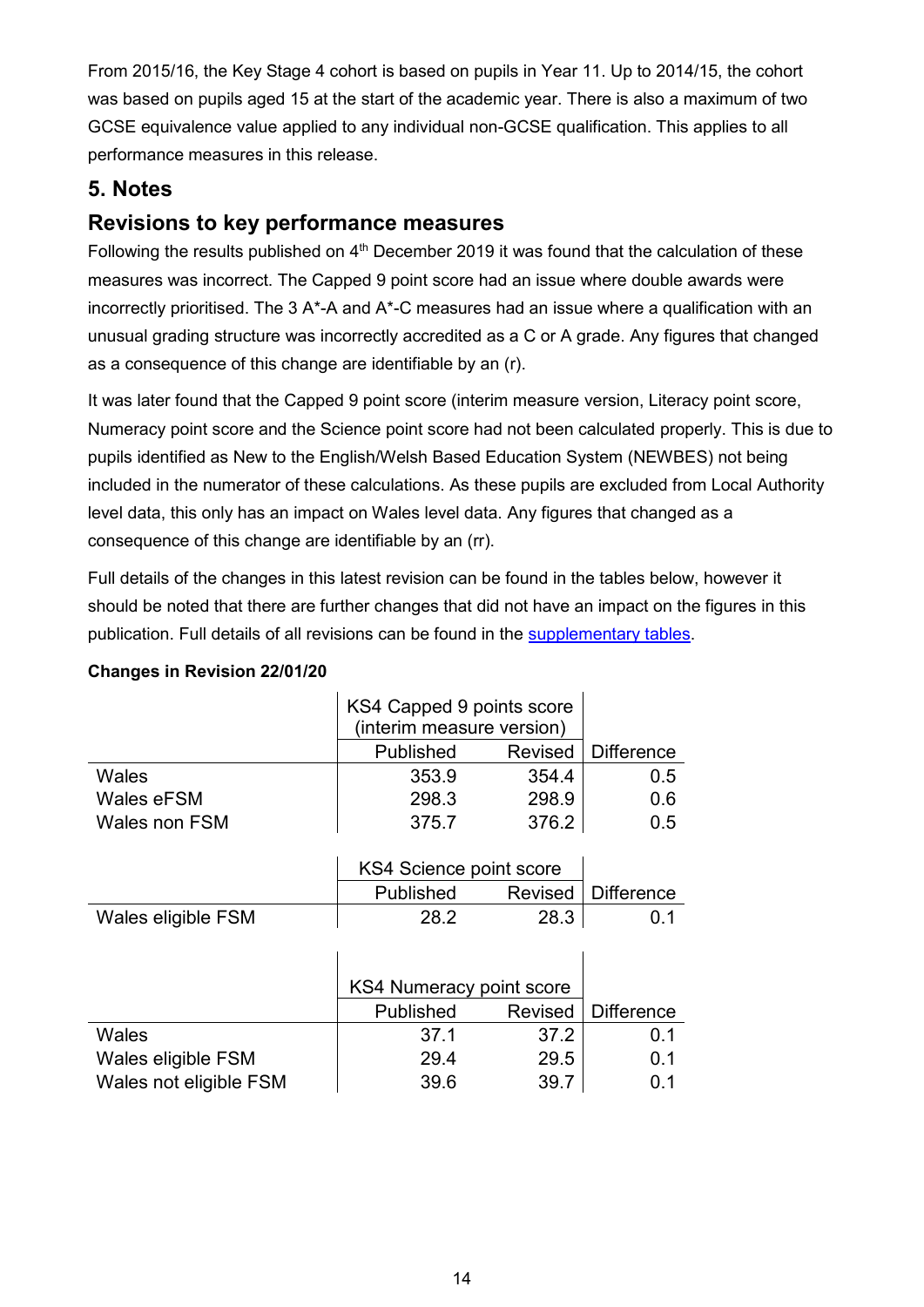#### **Accuracy**

Schools and local authorities have now had an opportunity to assess the provisional results for accuracy, and have supplied amended information where applicable. In keeping with previous years, the change between provisional and final data for all indicators is less than 1 percentage point.

## **National Statistics**

The [United Kingdom Statistics Authority](https://www.statisticsauthority.gov.uk/) has designated these statistics as National Statistics, in accordance with the Statistics and Registration Service Act 2007 and signifying compliance with the [Code of Practice for Statistics.](https://www.statisticsauthority.gov.uk/code-of-practice/)

National Statistics status means that official statistics meet the highest standards of trustworthiness, quality and public value.

All official statistics should comply with all aspects of the Code of Practice for Statistics. They are awarded National Statistics status following an assessment by the UK Statistics Authority's regulatory arm. The Authority considers whether the statistics meet the highest standards of Code compliance, including the value they add to public decisions and debate.

It is Welsh Government's responsibility to maintain compliance with the standards expected of National Statistics. If we become concerned about whether these statistics are still meeting the appropriate standards, we will discuss any concerns with the Authority promptly. National Statistics status can be removed at any point when the highest standards are not maintained, and reinstated when standards are restored.

The continued designation of these statistics as National Statistics was confirmed in 2019 following a [compliance check by the Office for Statistics Regulation.](https://www.statisticsauthority.gov.uk/correspondence/compliance-check-of-wales-examination-results-statistics/) These statistics last underwent a [full](https://www.statisticsauthority.gov.uk/correspondence/compliance-check-of-wales-examination-results-statistics/)  [assessment against the Code of Practice in 2019.](https://www.statisticsauthority.gov.uk/correspondence/compliance-check-of-wales-examination-results-statistics/)

Since the latest review by the Office for Statistics Regulation, we have continued to comply with the Code of Practice for Statistics, and have made the following improvements:

- Introduced a summary of the key measures to the start of the publication, including a detailed explanation of the new key measures and placed them into context in terms of grade equivalents.
- A breakdown of the new measures by gender and Free School Meal eligibility has been included in the release and accompanying tables.

# **Well-being of Future Generations Act (WFG)**

The Well-being of Future Generations Act 2015 is about improving the social, economic, environmental and cultural well-being of Wales. The Act puts in place seven well-being goals for Wales. These are for a more equal, prosperous, resilient, healthier and globally responsible Wales, with cohesive communities and a vibrant culture and thriving Welsh language. Under section (10)(1) of the Act, the Welsh Ministers must (a) publish indicators ("national indicators") that must be applied for the purpose of measuring progress towards the achievement of the Well-being goals, and (b) lay a copy of the national indicators before the National Assembly.